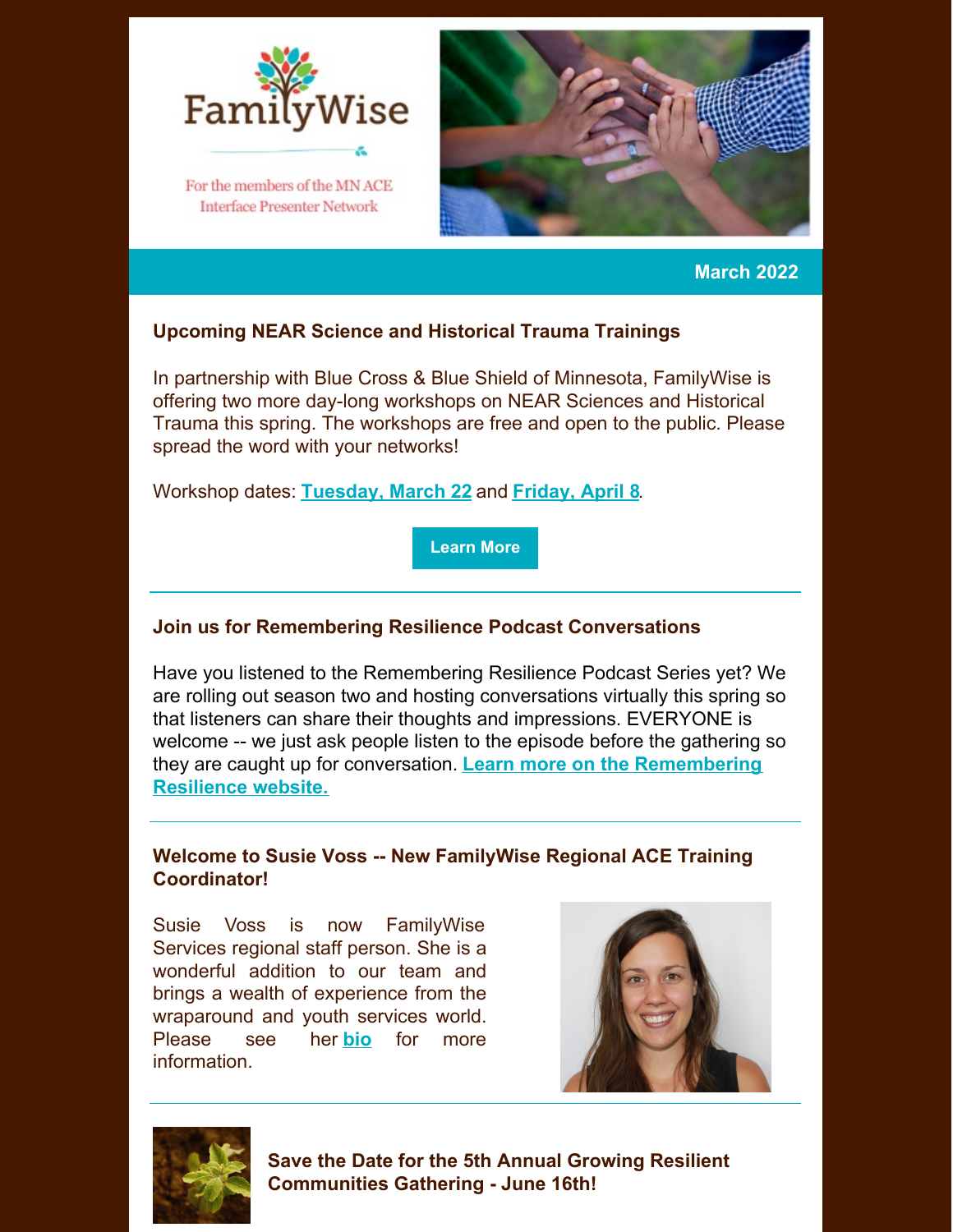The 5<sup>th</sup> Annual Growing Resilient Communities Gathering of Collaboratives Addressing ACEs is a free virtual event that will support Children's Mental Health and Family Services Collaboratives, tribal community members and partners as they all work to build self-healing communities across Minnesota. FamilyWise Services is planning and hosting the Gathering with support from DHS and Blue Cross Blue Shield Center for Prevention.

Our keynote speakers this year will be brothers Jerry and Wendell Waukau from the Menominee Nation. Their keynote *Menominee's Journey to a Culture of Health* will feature the story of one tribal community's path to heal their invisible wounds of historical trauma. Some key themes will include the value of cross-sector partnerships, the need for healing and innovation during this time, the benefits of highlighting hope (by focusing on concrete community examples), and the importance of inclusion and honoring relationships with tribes and sovereign nations. We will be featuring our keynotes, along with several breakout sessions touching on the key themes of this event.

## **Connect with other Presenters on Slack**

ACE Interface presenters can network with each other via the FamilyWise Slack Channel to share resources and ask each other questions. Remember to put an @channel if you have a question or message you want shared with all presenters. To join, **[click](https://familywiseservices.slack.com/join/shared_invite/zt-u9bp1opu-wMnH9pYJi5otgcKw0jeU1A#/shared-invite/email) here**.

## **Join us for Paper Tigers & Resilience Documentary Screenings and Discussions in March and May!**

We will be streaming the*[Paper](https://gcc02.safelinks.protection.outlook.com/?url=https%3A%2F%2Fkpjrfilms.co%2Fpaper-tigers%2F&data=04%7C01%7Cann.boerth%40state.mn.us%7Cdd43ded2649d4ba7c8bb08d9f53ab94e%7Ceb14b04624c445198f26b89c2159828c%7C0%7C0%7C637810456756199291%7CUnknown%7CTWFpbGZsb3d8eyJWIjoiMC4wLjAwMDAiLCJQIjoiV2luMzIiLCJBTiI6Ik1haWwiLCJXVCI6Mn0%3D%7C3000&sdata=ZxGuFuSjKGCXAGzUM%2FV7kbNaHY7qoYCSULR7T0YNzsE%3D&reserved=0) Tigers* and *[Resilience](https://gcc02.safelinks.protection.outlook.com/?url=https%3A%2F%2Fkpjrfilms.co%2Fresilience&data=04%7C01%7Cann.boerth%40state.mn.us%7Cdd43ded2649d4ba7c8bb08d9f53ab94e%7Ceb14b04624c445198f26b89c2159828c%7C0%7C0%7C637810456756199291%7CUnknown%7CTWFpbGZsb3d8eyJWIjoiMC4wLjAwMDAiLCJQIjoiV2luMzIiLCJBTiI6Ik1haWwiLCJXVCI6Mn0%3D%7C3000&sdata=vkXPaAy1tNaiuqBJWVC2mUR%2BtPDP20TWy3s%2FFVwz16o%3D&reserved=0)* documentaries this spring. Check out the attached **[Documentary](https://files.constantcontact.com/e5bb8d8c001/52c15724-d6dc-4445-ba1b-5d51d9e7cdbe.pdf?rdr=true) Screening & Discussion Flyer** to access the registration links for these events. Note: You will need to register for the screening separately from the discussion. Please share this invitation with your Collaborative and community partners.



#### **Paper Tigers**

- Streaming: Saturday, March 26 Monday, March 28 (48 hours to view)
- Discussion: Monday, March 28 from 4:30-5:30pm

### **Resilience**

- Streaming: Saturday, May 7 Monday, May 9 (48 hours to view)
- Discussion: Monday, May 9 from 4:30-5:30pm

### **Find Minnesota Student Survey Fact Sheets**

This local data can be included in your ACE Interface presentations

Evaluators for More Resilient Minnesota develop Collaborative-specific fact